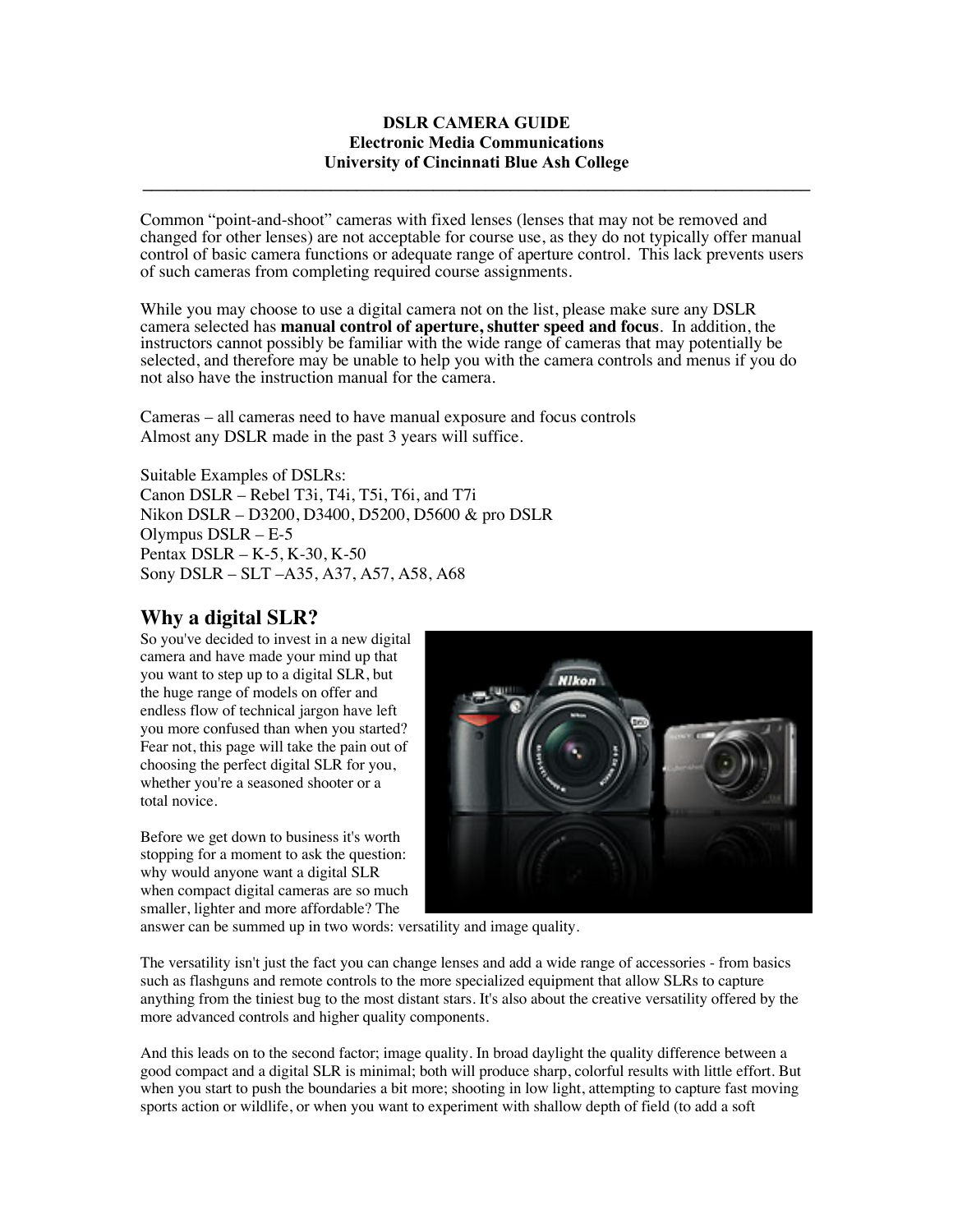background to a portrait for example), the advantage of a digital SLR's larger sensor and higher sensitivity start to make a big difference. A digital SLR can't beat a compact camera for 'pop it in the purse or pocket' convenience but for serious photography the DSLR wins hands down. With prices lower than ever it's not that surprising to discover that many people own one of each.

# **What is an SLR?**

The basic physical design of the SLR has remained essentially unchanged for over half a century. The name itself, 'Single Lens Reflex', refers to the hinged mirror that bounces the light passing through the lens up to the viewfinder for framing then flips out of the way when you press the shutter to allow the light to hit the sensor (or film).



As the (simplified) diagram above shows, the mirror inside an SLR reflects the image formed by the lens up to the optical viewfinder (via a focusing screen and prism). When the picture is taken the mirror flips out of the way to allow the light to fall directly onto the sensor (or film), which sits behind a mechanical shutter. The mirror is also flipped up for live view operation (where the sensor is used to provide a live video feed directly to the screen on the back).

## **What do you need?**

With so many digital SLRs on the market at so many different price points it's a good idea to narrow down your options by thinking about what 's important to you, and what you want to do with the camera. Do you want the same kind of 'point and shoot' simplicity as you get with a compact camera or are you the type of photographer who likes to roll up his or her sleeves and take control of every function? Many entry-level DSLRs offer a range of 'point and shoot' subject / scene modes, whereas more 'professional' models don't (though all have a basic 'auto' program mode). Do you shoot a lot of sport or wildlife? If so you'll need a fast camera with a high frame rate, and will probably want one of the smaller sensor formats. If you shoot in very low light you'll be looking for a camera with the best possible high ISO performance and possibly in-body image stabilization, if you do a lot of studio, portrait or



macro work you may well decide that a 'live view' function is a high priority.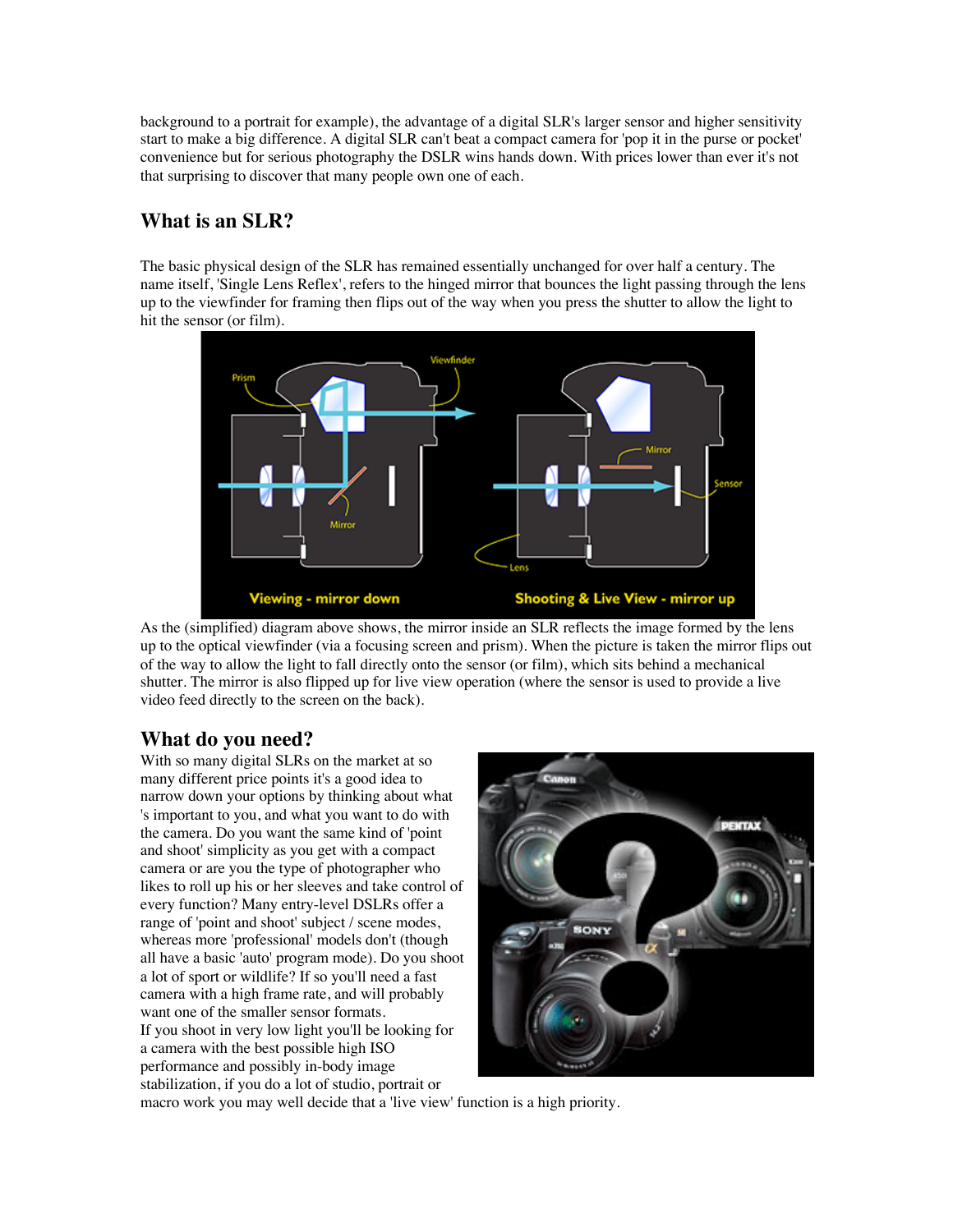Finally there are practical considerations; do you need a particularly rugged (or weatherproof) body? Does the size and weight of the camera play an important role in your choice? Do you have a particular application in mind that requires a specialist lens or other accessory? Not all camera systems offer the same range of lenses and not all cameras are compatible with the more specialized add-ons. And don't forget that most DSLRs are compatible with many of the lenses and accessories originally designed for film SLR cameras (from the same manufacturer), so if you're already heavily invested in a film system you may want to stick to the same system when you move to digital.

Armed with some answers to these questions you can use the information on the rest of this page to produce a shortlist of cameras that match your needs perfectly.

### **Sensor size**

Let's look first at the physical size of CCD or CMOS sensor used to capture your photographs. Although there are slight variations, virtually all DSLR sensors fit into one of three size categories (starting with the largest); **Full Frame**, **APS-C** and **Four-Thirds**. Sensor size isn't as important as some people would have you think, but there are some key differences. The first is what is known as the 'crop factor'. As the diagram below shows, as the sensor gets smaller it captures a smaller area of the scene, resulting in a photograph that looks like it was taken at a longer focal length (1.5x or 1.6x longer for APS-C, 2x for Four-Thirds).

The crop factor isn't a major issue for most users, but it does have important consequences for some. If you're buying a digital SLR to replace a film model because you've got a kit



bag full of lenses you need to be aware that unless you buy a full frame model all your lenses will produce very different results on your new camera.

For telephoto shooters the result is quite a bonus, as all your lenses will effectively get even more powerful. On the other hand the crop factor means your wide-angle lenses will no longer offer anything like a 'wide' field of view. Fortunately there is a wide range of specially designed 'digital only' lenses for smaller sensor DSLRs.





**The three most common sensor sizes compared: full frame, APS-C and Four-thirds. Smaller sensors 'crop' the scene and make a lens appear to have a longer focal length.**

**For sports and wildlife shooters the smaller sensor has the effect of making their telephoto lenses and zooms even more powerful.** 

So which is right for you? Each has its own benefits and each has its limitations, and if you're building a DSLR system from scratch you needn't get too hung up on which is right for you. The largest (and most expensive) DLSR format is full frame (so called because the sensor is the same size as a frame of 35mm film). DSLRs with full frame sensors have the biggest, brightest viewfinders and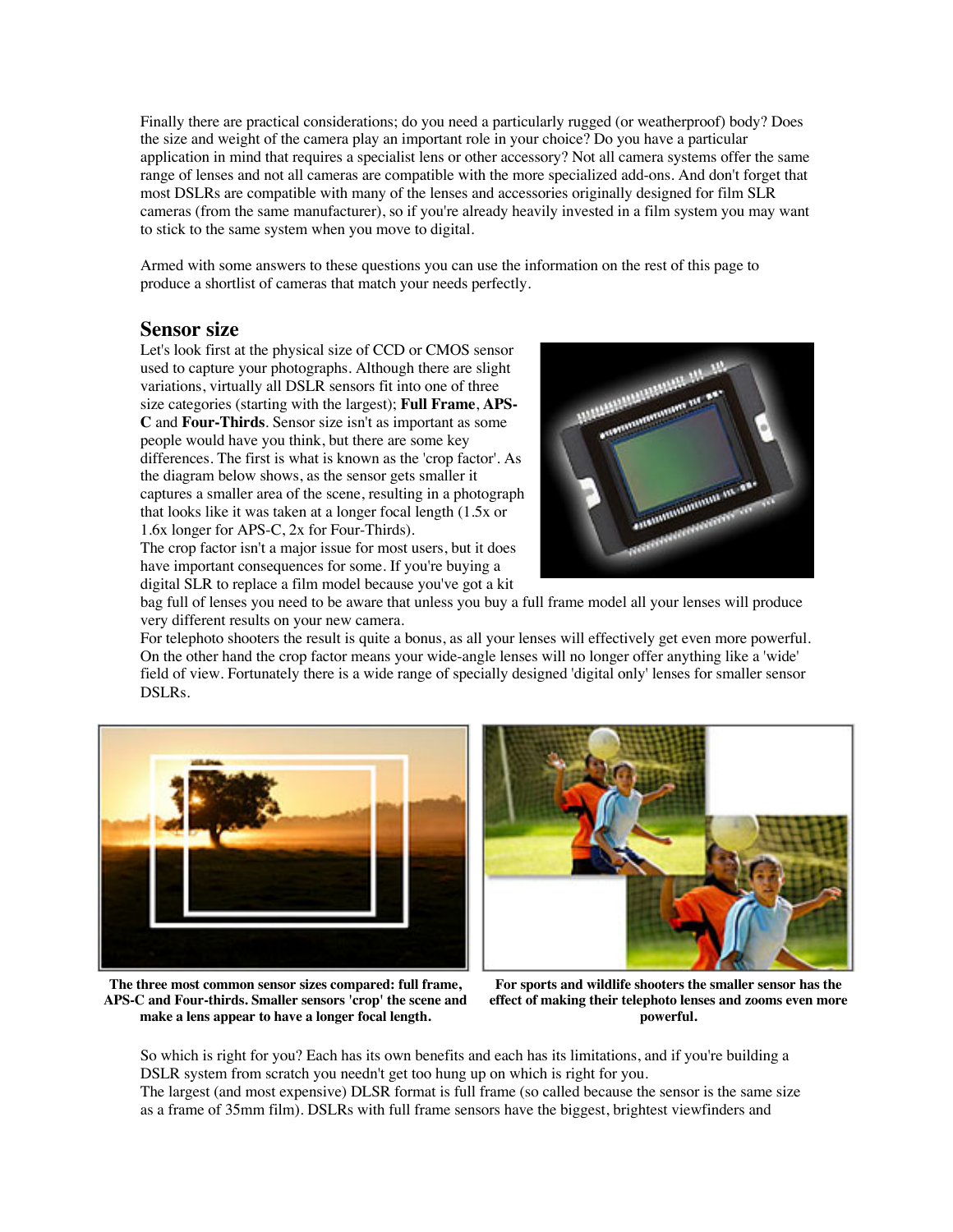because there's no crop factor are often chosen by photographers who are upgrading from a film SLR and already own expensive wide-angle lenses. The larger sensor also means that - all other things being equal full frame cameras will produce the best results in very low light and at higher sensitivities. On the downside, full frame cameras are big and expensive, and there is only a handful of models to choose from. You also lose the focal length 'boost' offered by smaller sensor cameras when shooting with telephotos.



**The larger the sensor the easier it is to get very shallow depth of field effects. The flip side of this is that it can be harder to get everything in focus when you do want to. Overall though, the larger sensors offer more control over depth of field for those that know how to use it.**

APS-C is by far the most common format, used in virtually all Canon, Nikon, Pentax and Sony DLSR models. With a crop factor of 1.5x or 1.6x you need special digital lenses to get true wide-angle results, but these are readily available and are usually less expensive than their 'full frame' counterparts. The 'kit lens' supplied with most APS-C cameras is a good starting point, offering a versatile zoom range from wideangle to short telephoto.







**The Four Thirds system promises slightly more compact camera bodies and lenses. Four thirds is also the only DSLR system that uses the slightly squarer '4:3' format (as used on virtually all compact digital cameras).**

Four Thirds is a new 'all digital' format developed by Olympus and currently used in Olympus and Panasonic DSLR models. Unlike the other systems on the market Four Thirds is not based on any existing film SLR system and uses a totally new lens mount, so all the lenses in the system are designed for digital, making the crop factor issues mentioned above less relevant. With the smallest sensor size Four Thirds offers slightly more compact camera bodies and lenses. Although the smaller sensor should in theory mean that these cameras produce noisier (grainier) results in low light and at higher sensitivities, for most purposes the difference isn't huge.